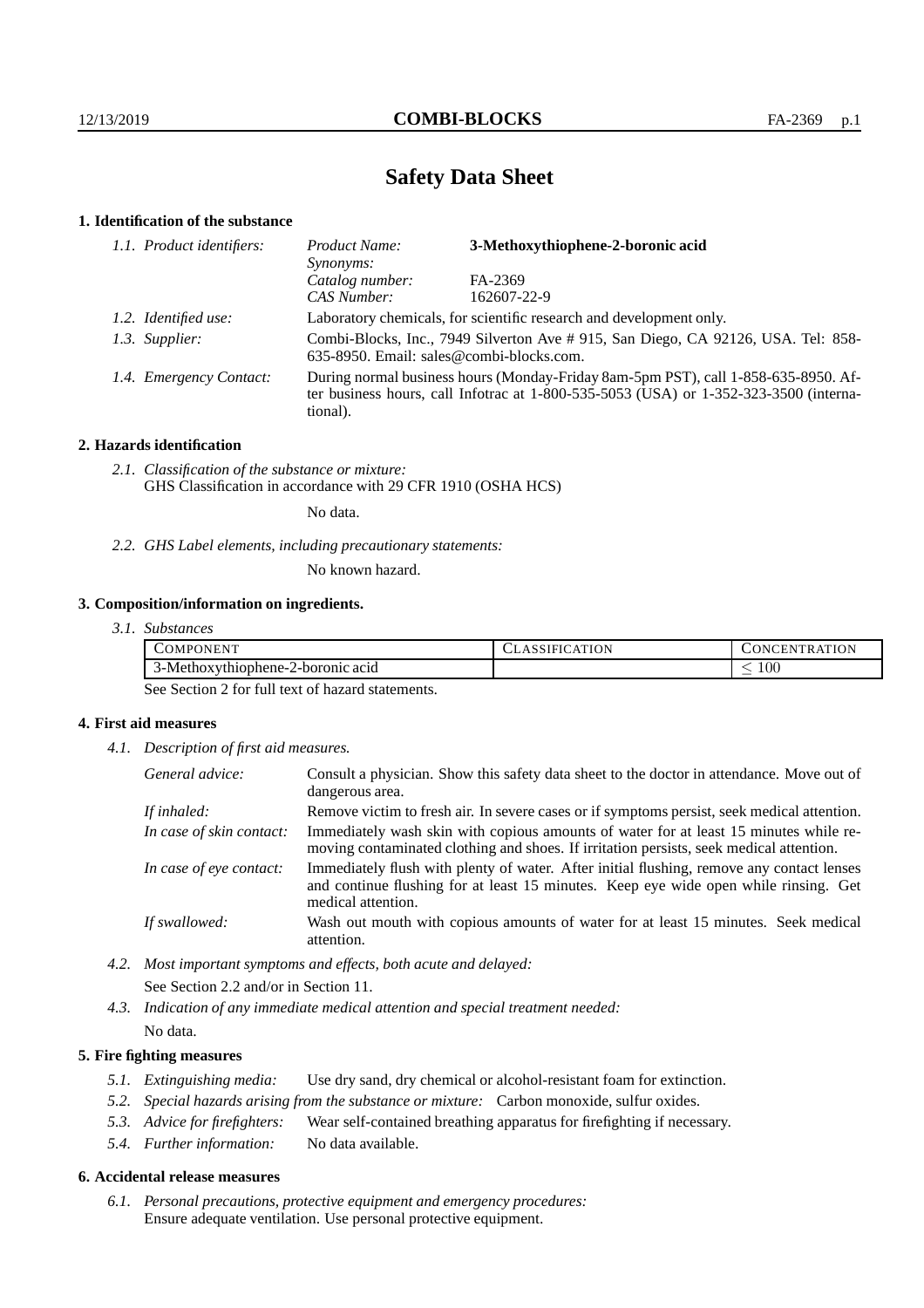|                                                                                                                                                                                                                                                                    | 6.2. Environmental precautions:                                                                                                                                                                                                                                                                                                                       |                                                                                                                                                                                                                                                                                                                           |  |
|--------------------------------------------------------------------------------------------------------------------------------------------------------------------------------------------------------------------------------------------------------------------|-------------------------------------------------------------------------------------------------------------------------------------------------------------------------------------------------------------------------------------------------------------------------------------------------------------------------------------------------------|---------------------------------------------------------------------------------------------------------------------------------------------------------------------------------------------------------------------------------------------------------------------------------------------------------------------------|--|
|                                                                                                                                                                                                                                                                    | Should not be released into the environment. See Section 12 for additional ecological information.<br>6.3. Methods and materials for containment and cleaning up:<br>Sweep up or vacuum up spillage and collect in suitable container for disposal.<br>6.4. Reference to other sections:<br>Refer to protective measures listed in Sections 8 and 13. |                                                                                                                                                                                                                                                                                                                           |  |
|                                                                                                                                                                                                                                                                    |                                                                                                                                                                                                                                                                                                                                                       |                                                                                                                                                                                                                                                                                                                           |  |
|                                                                                                                                                                                                                                                                    |                                                                                                                                                                                                                                                                                                                                                       |                                                                                                                                                                                                                                                                                                                           |  |
|                                                                                                                                                                                                                                                                    |                                                                                                                                                                                                                                                                                                                                                       |                                                                                                                                                                                                                                                                                                                           |  |
|                                                                                                                                                                                                                                                                    |                                                                                                                                                                                                                                                                                                                                                       |                                                                                                                                                                                                                                                                                                                           |  |
|                                                                                                                                                                                                                                                                    | 7. Handling and storage                                                                                                                                                                                                                                                                                                                               |                                                                                                                                                                                                                                                                                                                           |  |
| 7.1. Precautions for safe handling: Avoid contact with skin and eyes. Avoid inhalation of vapour or mist. Keep away<br>from sources of ignition - No smoking. Take measures to prevent the build up of electro-<br>static charge. For precautions see section 2.2. |                                                                                                                                                                                                                                                                                                                                                       |                                                                                                                                                                                                                                                                                                                           |  |
| 7.2. Conditions for safe storage, including any incompatibilities: Store under $-20^{\circ}$ C. Keep container tightly closed in<br>and kept upright to prevent leakage.                                                                                           |                                                                                                                                                                                                                                                                                                                                                       | a dry and well-ventilated place. Containers which are opened must be carefully resealed                                                                                                                                                                                                                                   |  |
| 7.3. Specific end use(s):                                                                                                                                                                                                                                          |                                                                                                                                                                                                                                                                                                                                                       | Laboratory chemicals, for scientific research and development only.                                                                                                                                                                                                                                                       |  |
|                                                                                                                                                                                                                                                                    | 8. Exposure Controls / Personal protection                                                                                                                                                                                                                                                                                                            |                                                                                                                                                                                                                                                                                                                           |  |
|                                                                                                                                                                                                                                                                    | 8.1. Control parameters:                                                                                                                                                                                                                                                                                                                              |                                                                                                                                                                                                                                                                                                                           |  |
| Components with workplace control parameters: Contains no substances with occupational exposure limit values.                                                                                                                                                      |                                                                                                                                                                                                                                                                                                                                                       |                                                                                                                                                                                                                                                                                                                           |  |
|                                                                                                                                                                                                                                                                    | 8.2. Exposure controls:                                                                                                                                                                                                                                                                                                                               |                                                                                                                                                                                                                                                                                                                           |  |
|                                                                                                                                                                                                                                                                    |                                                                                                                                                                                                                                                                                                                                                       | Appropriate engineering controls: Ensure that eyewash stations and safety showers are close to the workstation<br>location. Ensure adequate ventilation, especially in confined areas.                                                                                                                                    |  |
|                                                                                                                                                                                                                                                                    | Personal protective equipment:                                                                                                                                                                                                                                                                                                                        |                                                                                                                                                                                                                                                                                                                           |  |
|                                                                                                                                                                                                                                                                    | Eye/face protection:                                                                                                                                                                                                                                                                                                                                  | Wear appropriate protective eyeglasses or chemical safety goggles as described by OSHA's<br>eye and face protection regulations in 29 CFR 1910.133 or European Standard EN166.                                                                                                                                            |  |
|                                                                                                                                                                                                                                                                    | Skin protection:                                                                                                                                                                                                                                                                                                                                      | Handle with gloves. Gloves must be inspected prior to use. Use proper glove removal<br>technique (without touching glove's outer surface) to avoid skin contact with this product.<br>$\mathbf{D}$ , and the contract of the component of the component of the condition of the following $\mathbf{A}$ , and $\mathbf{A}$ |  |

| Eye/face protection:               | Wear appropriate protective eyeglasses or chemical safety goggles as described by OSHA's<br>eye and face protection regulations in 29 CFR 1910.133 or European Standard EN166.                                                                                                                                         |
|------------------------------------|------------------------------------------------------------------------------------------------------------------------------------------------------------------------------------------------------------------------------------------------------------------------------------------------------------------------|
| Skin protection:                   | Handle with gloves. Gloves must be inspected prior to use. Use proper glove removal<br>technique (without touching glove's outer surface) to avoid skin contact with this product.<br>Dispose of contaminated gloves after use in accordance with applicable laws and good<br>laboratory practices. Wash and dry hands |
| <b>Body Protection:</b>            | Complete suit protecting against chemicals, Flame retardant antistatic protective clothing.<br>The type of protective equipment must be selected according to the concentration and<br>amount of the dangerous substance at the specific workplace.                                                                    |
| Respiratory protection:            |                                                                                                                                                                                                                                                                                                                        |
| Control of environmental exposure: | Prevent further leakage or spillage if safe to do so. Do not let product enter<br>drains.                                                                                                                                                                                                                              |

## **9. Physical and chemical properties**

*9.1. Information on basic physical and chemical properties*

| (a)                | Appearance:                                   | Solid    |
|--------------------|-----------------------------------------------|----------|
| (b)                | Odour:                                        | No data  |
| (c)                | Odour Threshold:                              | No data  |
| (d)                | pH:                                           | No data  |
| (e)                | Melting point/freezing point:                 | No date. |
| (f)                | Initial boiling point and boiling range:      | No data  |
| (g)                | Flash point:                                  | No data  |
| (h)                | Evaporatoin rate:                             | No data  |
| (i)                | Flammability (solid, gas):                    | No data  |
| (i)                | Upper/lower flammability or explosive limits: | No data  |
| $\rm(k)$           | Vapour pressure:                              | No data  |
| (1)                | Vapour density:                               | No data  |
| (m)                | Relative density:                             | No data  |
| (n)                | Water solubility:                             | No data  |
| $\left( 0 \right)$ | Partition coefficient: n-octanol/water:       | No data  |
| (p)                | Auto-ignition:                                | No data  |
| (q)                | Decomposition temperature:                    | No data  |
| (r)                | Viscosity:                                    | No data  |
| (s)                | Explosive properties:                         | No data  |
| (t)                | Oxidizing properties:                         | No data  |